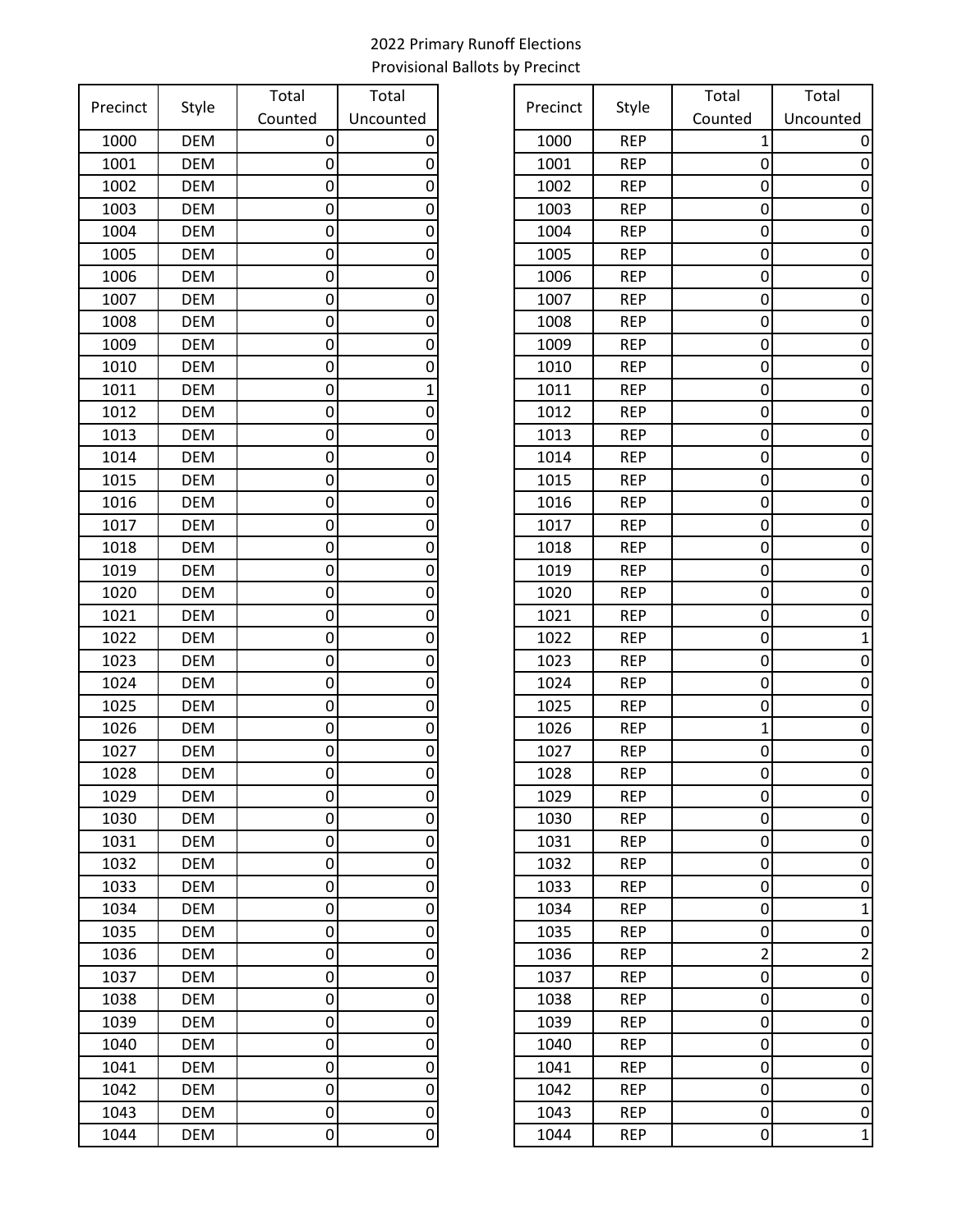| Precinct     | Style                    | Total          | Total     |
|--------------|--------------------------|----------------|-----------|
|              |                          | Counted        | Uncounted |
| 1045         | <b>DEM</b>               | 0              | 0         |
| 1046         | <b>DEM</b>               | 0              | 0         |
| 1047         | <b>DEM</b>               | 0              | 0         |
| 1048         | <b>DEM</b>               | 0              | 0         |
| 1049         | <b>DEM</b>               | 0              | 0         |
| 1050         | <b>DEM</b>               | 0              | 0         |
| 1051         | <b>DEM</b>               | 0              | 0         |
| 1052         | <b>DEM</b>               | 0              | 0         |
| 1053         | <b>DEM</b>               | 0              | 0         |
| 1054         | <b>DEM</b>               | 0              | 0         |
| 1055         | <b>DEM</b>               | 0              | 0         |
| 1056         | <b>DEM</b>               | 0              | 0         |
| 1057         | <b>DEM</b>               | 0              | 0         |
| 1058         | <b>DEM</b>               | 0              | 0         |
| 1059         | <b>DEM</b>               | 0              | 0         |
| 1060         | <b>DEM</b>               | 0              | 0         |
| 1061         | <b>DEM</b>               | 0              | 0         |
| 1062         | <b>DEM</b>               | 0              | 0         |
| 1063         | <b>DEM</b>               | 0              | 0         |
| 1064         | <b>DEM</b>               | $\overline{1}$ | 0         |
| 1065         | <b>DEM</b>               | 0              | 0         |
| 1066         | <b>DEM</b>               | 0              | 0         |
| 2067         | <b>DEM</b>               | 0              | 0         |
| 2068         | <b>DEM</b>               | 0              | 0         |
| 2069         | <b>DEM</b>               | 0              | 0         |
| 2070         | <b>DEM</b>               | 0              | 0         |
| 2071         | <b>DEM</b>               | 0              | 0         |
| 2072         | <b>DEM</b>               | 0              | 0         |
| 2073         | <b>DEM</b>               | 0              | 0         |
| 2074         | <b>DEM</b>               | 0              | 0         |
| 2075         | DEM                      | 0              | 0         |
| 2076<br>2077 | <b>DEM</b><br><b>DEM</b> | 0              | 0<br>0    |
| 2078         | <b>DEM</b>               | 0<br>0         | 0         |
| 2079         | <b>DEM</b>               | 0              | 0         |
| 2080         | DEM                      | 0              | 0         |
| 2081         | <b>DEM</b>               | 0              | 0         |
| 2082         | <b>DEM</b>               | 0              | 0         |
| 2083         | <b>DEM</b>               | 0              | 0         |
| 2084         | DEM                      | 1              | 0         |
| 2085         | <b>DEM</b>               | 0              | 0         |
| 2086         | <b>DEM</b>               | 0              | 0         |
| 2087         | <b>DEM</b>               | 0              | 0         |
| 2088         | DEM                      | 0              | 0         |
| 2089         | DEM                      | 0              | 0         |
|              |                          |                |           |

| recinct<br>Style | Total                    | Total   | Precinct  | Style        | Total                    | Total                   |                     |
|------------------|--------------------------|---------|-----------|--------------|--------------------------|-------------------------|---------------------|
|                  |                          | Counted | Uncounted |              |                          | Counted                 | Uncounted           |
| 1045             | <b>DEM</b>               | 0       | 0         | 1045         | <b>REP</b>               | 0                       |                     |
| 1046             | <b>DEM</b>               | 0       | 0         | 1046         | <b>REP</b>               | 0                       |                     |
| 1047             | <b>DEM</b>               | 0       | 0         | 1047         | <b>REP</b>               | 0                       |                     |
| 1048             | <b>DEM</b>               | 0       | 0         | 1048         | <b>REP</b>               | 0                       | 0                   |
| 1049             | DEM                      | 0       | 0         | 1049         | <b>REP</b>               | 0                       |                     |
| 1050             | <b>DEM</b>               | 0       | 0         | 1050         | <b>REP</b>               | 0                       | 0                   |
| 1051             | <b>DEM</b>               | 0       | 0         | 1051         | <b>REP</b>               | 0                       | 0                   |
| 1052             | <b>DEM</b>               | 0       | 0         | 1052         | <b>REP</b>               | 0                       | 0                   |
| 1053             | <b>DEM</b>               | 0       | 0         | 1053         | <b>REP</b>               | 0                       | 0                   |
| 1054             | <b>DEM</b>               | 0       | 0         | 1054         | <b>REP</b>               | 0                       | O                   |
| 1055             | <b>DEM</b>               | 0       | 0         | 1055         | <b>REP</b>               | 0                       | 0                   |
| 1056             | DEM                      | 0       | 0         | 1056         | <b>REP</b>               | 0                       | 0                   |
| 1057             | <b>DEM</b>               | 0       | 0         | 1057         | <b>REP</b>               | 0                       | 0                   |
| 1058             | <b>DEM</b>               | 0       | 0         | 1058         | <b>REP</b>               | 1                       | 0                   |
| 1059             | <b>DEM</b>               | 0       | 0         | 1059         | <b>REP</b>               | 0                       |                     |
| 1060             | <b>DEM</b>               | 0       | 0         | 1060         | <b>REP</b>               | 0                       |                     |
| 1061             | <b>DEM</b>               | 0       | 0         | 1061         | <b>REP</b>               | 0                       | 0                   |
| 1062             | <b>DEM</b>               | 0       | 0         | 1062         | <b>REP</b>               | 0                       | 0                   |
| 1063             | <b>DEM</b>               | 0       | 0         | 1063         | <b>REP</b>               | 0                       | 0                   |
| 1064             | <b>DEM</b>               |         | 0         | 1064         | <b>REP</b>               | 0                       | 0                   |
| 1065             | <b>DEM</b>               | 0       | 0         | 1065         | <b>REP</b>               | 1                       |                     |
| 1066             | <b>DEM</b>               | 0       | 0         | 1066         | <b>REP</b>               | 0                       | 0                   |
| 2067             | <b>DEM</b>               | 0       | 0         | 2067         | <b>REP</b>               | 0                       | 0                   |
| 2068             | <b>DEM</b>               | 0       | 0         | 2068         | <b>REP</b>               | 0                       | 0                   |
| 2069             | <b>DEM</b>               | 0       | 0         | 2069         | <b>REP</b>               | 0                       | 0                   |
| 2070             | <b>DEM</b>               | 0       | 0         | 2070         | <b>REP</b>               | 0                       | 0                   |
| 2071             | <b>DEM</b>               | 0       | 0         | 2071         | <b>REP</b>               | 0                       | O                   |
| 2072             | <b>DEM</b>               | 0       | 0         | 2072         | <b>REP</b>               | 1                       |                     |
| 2073             | <b>DEM</b>               | 0       | 0         | 2073         | <b>REP</b>               | 0                       | 0                   |
| 2074             | <b>DEM</b>               | 0       | 0         | 2074         | <b>REP</b>               | $\overline{0}$          | 0                   |
| 2075             | <b>DEM</b>               | 0       | 0         | 2075         | <b>REP</b>               | 0                       | 0                   |
| 2076             | <b>DEM</b>               | 0       | 0         | 2076         | <b>REP</b>               | 0                       | 0                   |
| 2077             | <b>DEM</b>               | 0       | 0         | 2077         | <b>REP</b>               | 0                       | 0                   |
| 2078             | <b>DEM</b>               | 0       | 0         | 2078         | <b>REP</b>               | 0                       | 0                   |
| 2079             | <b>DEM</b>               | 0       | 0         | 2079         | <b>REP</b>               | $\overline{\mathbf{c}}$ | 2                   |
| 2080             | <b>DEM</b>               | 0       | 0         | 2080         | <b>REP</b>               | 0                       | 0                   |
| 2081             | <b>DEM</b>               | 0       | 0         | 2081         | <b>REP</b>               | 0                       | 0                   |
| 2082             | <b>DEM</b>               | 0       | 0         | 2082         | <b>REP</b>               | 1                       | 0                   |
| 2083             | <b>DEM</b>               | 0       | 0         | 2083         | <b>REP</b>               | 1                       | 0                   |
| 2084             | <b>DEM</b>               | 1       | 0         | 2084         | <b>REP</b>               | 0                       | 0                   |
| 2085             | <b>DEM</b>               | 0       | 0         | 2085         | <b>REP</b>               | 0                       | 0                   |
| 2086             | <b>DEM</b><br><b>DEM</b> | 0<br>0  | 0         | 2086<br>2087 | <b>REP</b><br><b>REP</b> | 0<br>0                  | 0                   |
| 2087             | <b>DEM</b>               | 0       | 0         | 2088         | <b>REP</b>               |                         | 0                   |
| 2088<br>2089     | <b>DEM</b>               | 0       | 0<br>0    | 2089         | <b>REP</b>               | 0<br>0                  | 0<br>$\overline{0}$ |
|                  |                          |         |           |              |                          |                         |                     |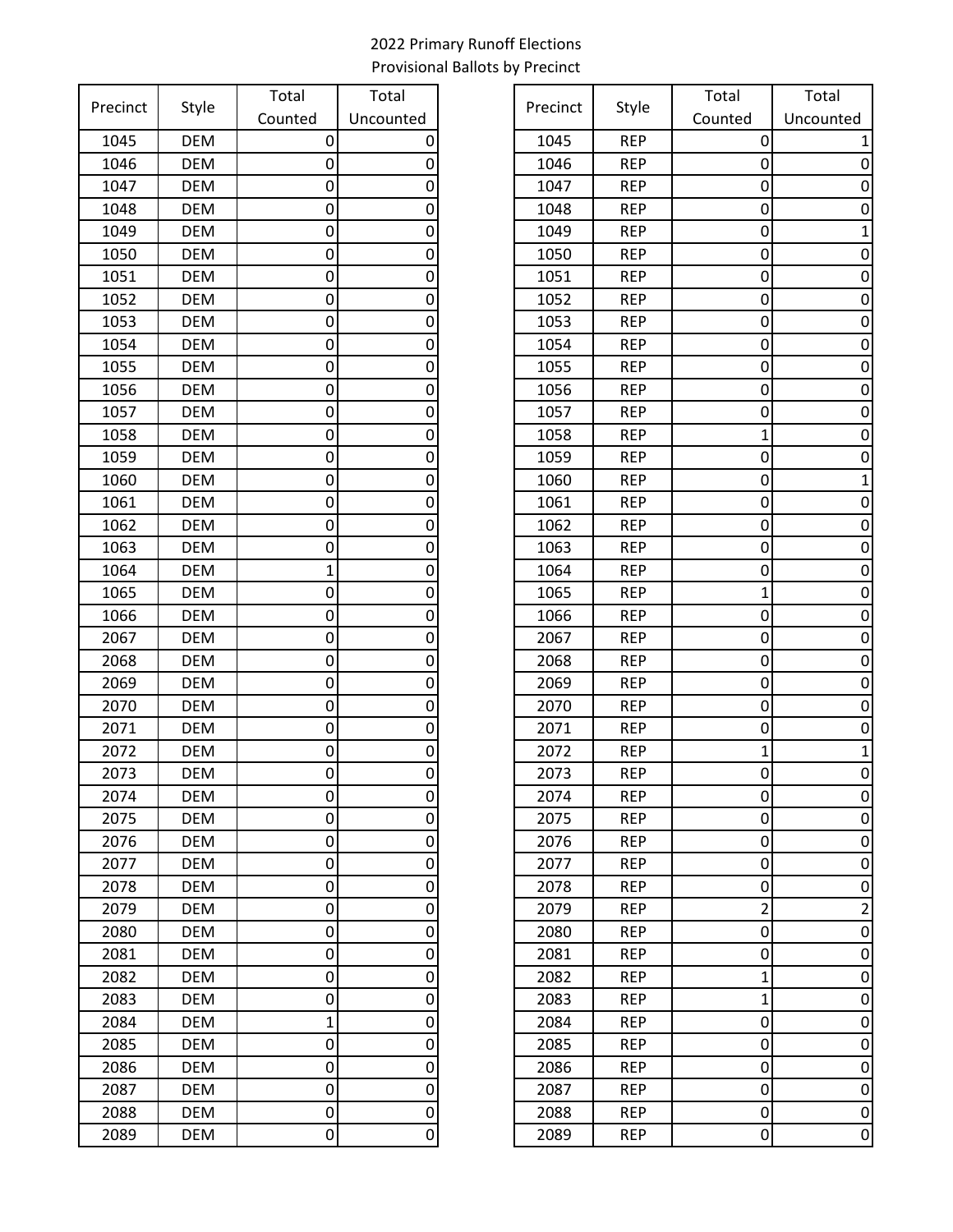| Precinct |            | Total   | Total          |
|----------|------------|---------|----------------|
|          | Style      | Counted | Uncounted      |
| 2090     | <b>DEM</b> | 1       | 0              |
| 2091     | <b>DEM</b> | 0       | 0              |
| 2092     | <b>DEM</b> | 1       | 0              |
| 2093     | <b>DEM</b> | 0       | 0              |
| 2094     | <b>DEM</b> | 0       | 0              |
| 2095     | <b>DEM</b> | 0       | 0              |
| 2096     | <b>DEM</b> | 0       | 0              |
| 2097     | <b>DEM</b> | 0       | 0              |
| 2098     | <b>DEM</b> | 0       | 0              |
| 2099     | <b>DEM</b> | 0       | 0              |
| 2100     | <b>DEM</b> | 0       | 0              |
| 2101     | <b>DEM</b> | 0       | 0              |
| 2102     | <b>DEM</b> | 0       | $\mathbf 1$    |
| 2103     | <b>DEM</b> | 0       | 0              |
| 2104     | <b>DEM</b> | 0       | 0              |
| 2105     | <b>DEM</b> | 0       | 0              |
| 2106     | <b>DEM</b> | 0       | 0              |
| 2107     | <b>DEM</b> | 0       | 0              |
| 2108     | <b>DEM</b> | 0       | 0              |
| 2109     | <b>DEM</b> | 0       | 0              |
| 2110     | <b>DEM</b> | 0       | 0              |
| 2111     | <b>DEM</b> | 0       | 0              |
| 2112     | <b>DEM</b> | 0       | 0              |
| 2113     | <b>DEM</b> | 0       | 0              |
| 2114     | <b>DEM</b> | 0       | 0              |
| 3115     | <b>DEM</b> | 0       | 0              |
| 3116     | <b>DEM</b> | 0       | 0              |
| 3117     | <b>DEM</b> | 0       | 0              |
| 3118     | <b>DEM</b> | 0       | 0              |
| 3119     | <b>DEM</b> | 0       | 0              |
| 3120     | <b>DEM</b> | 0       | 0              |
| 3121     | <b>DEM</b> | 0       | 0              |
| 3122     | <b>DEM</b> | 0       | 0              |
| 3123     | <b>DEM</b> | 1       | $\overline{1}$ |
| 3124     | <b>DEM</b> | 0       | 0              |
| 3125     | <b>DEM</b> | 0       | 0              |
| 3126     | <b>DEM</b> | 0       | 0              |
| 3127     | <b>DEM</b> | 0       | 0              |
| 3128     | <b>DEM</b> | 0       | 0              |
| 3129     | <b>DEM</b> | 0       | 0              |
| 3130     | <b>DEM</b> | 0       | 0              |
| 3131     | <b>DEM</b> | 1       | 0              |
| 3132     | <b>DEM</b> | 0       | 0              |
| 3133     | <b>DEM</b> | 0       | 0              |
| 3134     | DEM        | 0       | 0              |

| recinct | Style      | Total   | Total     | Precinct | Style      | Total          | Total          |
|---------|------------|---------|-----------|----------|------------|----------------|----------------|
|         |            | Counted | Uncounted |          |            | Counted        | Uncounted      |
| 2090    | <b>DEM</b> |         | 0         | 2090     | <b>REP</b> | 0              |                |
| 2091    | <b>DEM</b> | 0       | 0         | 2091     | <b>REP</b> | 2              |                |
| 2092    | <b>DEM</b> |         | 0         | 2092     | <b>REP</b> | 0              |                |
| 2093    | <b>DEM</b> | 0       | 0         | 2093     | <b>REP</b> | 0              | 0              |
| 2094    | <b>DEM</b> | 0       | 0         | 2094     | <b>REP</b> | 0              | O              |
| 2095    | <b>DEM</b> | 0       | 0         | 2095     | <b>REP</b> | 0              | 0              |
| 2096    | <b>DEM</b> | 0       | 0         | 2096     | <b>REP</b> | 0              | 0              |
| 2097    | <b>DEM</b> | 0       | 0         | 2097     | <b>REP</b> | 0              | 0              |
| 2098    | <b>DEM</b> | 0       | 0         | 2098     | <b>REP</b> | 0              |                |
| 2099    | <b>DEM</b> | 0       | 0         | 2099     | <b>REP</b> | 4              |                |
| 2100    | <b>DEM</b> | 0       | 0         | 2100     | <b>REP</b> | 0              | 0              |
| 2101    | DEM        | 0       | 0         | 2101     | <b>REP</b> | 0              | 0              |
| 2102    | <b>DEM</b> | 0       |           | 2102     | <b>REP</b> | 0              | 0              |
| 2103    | <b>DEM</b> | 0       | 0         | 2103     | <b>REP</b> | 0              |                |
| 2104    | <b>DEM</b> | 0       | 0         | 2104     | <b>REP</b> | 0              |                |
| 2105    | <b>DEM</b> | 0       |           | 2105     | <b>REP</b> | 0              |                |
| 2106    | <b>DEM</b> | 0       | 0         | 2106     | <b>REP</b> | 0              |                |
| 2107    | <b>DEM</b> | 0       | 0         | 2107     | <b>REP</b> | 0              | 0              |
| 2108    | <b>DEM</b> | 0       | 0         | 2108     | <b>REP</b> | 2              | 0              |
| 2109    | <b>DEM</b> | 0       | 0         | 2109     | <b>REP</b> | 1              | 0              |
| 2110    | <b>DEM</b> | 0       | 0         | 2110     | <b>REP</b> | 0              | 0              |
| 2111    | <b>DEM</b> | 0       | 0         | 2111     | <b>REP</b> | 0              | 0              |
| 2112    | <b>DEM</b> | 0       | 0         | 2112     | <b>REP</b> | 1              | 0              |
| 2113    | <b>DEM</b> | 0       | 0         | 2113     | <b>REP</b> | 5              | 0              |
| 2114    | <b>DEM</b> | 0       | 0         | 2114     | <b>REP</b> | 0              | 0              |
| 3115    | <b>DEM</b> | 0       | 0         | 3115     | <b>REP</b> | 0              |                |
| 3116    | <b>DEM</b> | 0       | 0         | 3116     | <b>REP</b> | 2              | 0              |
| 3117    | <b>DEM</b> | 0       |           | 3117     | <b>REP</b> | 0              | 0              |
| 3118    | <b>DEM</b> | 0       | 0         | 3118     | <b>REP</b> | 0              | 0              |
| 3119    | <b>DEM</b> | 0       | 0         | 3119     | <b>REP</b> | $\overline{0}$ | $\mathbf 0$    |
| 3120    | DEM        | 0       | 0         | 3120     | <b>REP</b> | 0              | 0              |
| 3121    | <b>DEM</b> | 0       | 0         | 3121     | <b>REP</b> | $\mathbf 0$    | 0              |
| 3122    | DEM        | 0       | 0         | 3122     | <b>REP</b> | 0              | 0              |
| 3123    | <b>DEM</b> | 1       | 1         | 3123     | <b>REP</b> | 0              | 0              |
| 3124    | <b>DEM</b> | 0       | 0         | 3124     | <b>REP</b> | 0              | 0              |
| 3125    | <b>DEM</b> | 0       | 0         | 3125     | <b>REP</b> | 0              | 0              |
| 3126    | DEM        | 0       | 0         | 3126     | <b>REP</b> | 0              | 0              |
| 3127    | DEM        | 0       | 0         | 3127     | <b>REP</b> | 0              | 0              |
| 3128    | <b>DEM</b> | 0       | 0         | 3128     | <b>REP</b> | $\pmb{0}$      | 0              |
| 3129    | <b>DEM</b> | 0       | 0         | 3129     | <b>REP</b> | 0              | 0              |
| 3130    | <b>DEM</b> | 0       | 0         | 3130     | <b>REP</b> | 1              | 0              |
| 3131    | DEM        | 1       | 0         | 3131     | <b>REP</b> | $\mathbf{1}$   | 0              |
| 3132    | DEM        | 0       | 0         | 3132     | <b>REP</b> | 1              | 0              |
| 3133    | DEM        | 0       | 0         | 3133     | <b>REP</b> | 0              | 0              |
| 3134    | DEM        | 0       | 0         | 3134     | <b>REP</b> | $\mathbf{1}$   | $\overline{0}$ |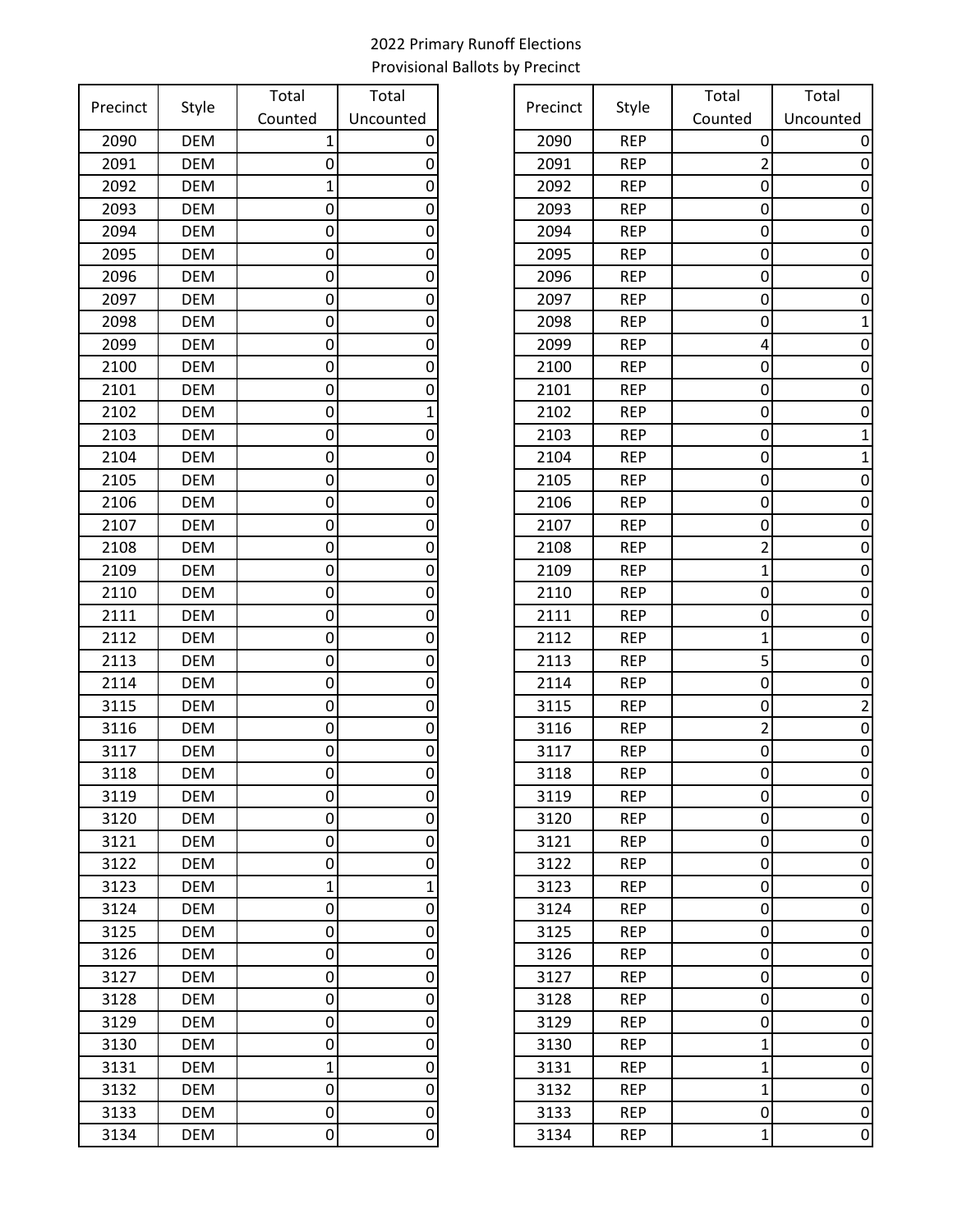| Precinct | Style      | Total          | Total          |
|----------|------------|----------------|----------------|
|          |            | Counted        | Uncounted      |
| 3135     | <b>DEM</b> | 0              | 1              |
| 3136     | <b>DEM</b> | 0              | 0              |
| 3137     | <b>DEM</b> | $\overline{2}$ | 0              |
| 3138     | <b>DEM</b> | 0              | 0              |
| 3139     | <b>DEM</b> | 0              | 0              |
| 3140     | <b>DEM</b> | 0              | 0              |
| 3141     | <b>DEM</b> | 0              | 0              |
| 3142     | <b>DEM</b> | 0              | 0              |
| 3143     | <b>DEM</b> | 0              | 0              |
| 3144     | <b>DEM</b> | 0              | 0              |
| 3145     | <b>DEM</b> | 0              | 0              |
| 3146     | <b>DEM</b> | 2              | 0              |
| 3147     | <b>DEM</b> | 0              | 0              |
| 3148     | <b>DEM</b> | 0              | 0              |
| 3149     | <b>DEM</b> | 0              | 0              |
| 3150     | <b>DEM</b> | 1              | 0              |
| 3151     | <b>DEM</b> | $\overline{2}$ | 0              |
| 3152     | <b>DEM</b> | 0              | 0              |
| 3153     | <b>DEM</b> | 0              | 0              |
| 3154     | <b>DEM</b> | 0              | 0              |
| 3155     | <b>DEM</b> | 0              | 0              |
| 3156     | <b>DEM</b> | 0              | 0              |
| 3157     | <b>DEM</b> | 0              | 0              |
| 3158     | <b>DEM</b> | 0              | 0              |
| 3159     | <b>DEM</b> | 0              | 0              |
| 3160     | <b>DEM</b> | 0              | 0              |
| 4161     | <b>DEM</b> | 0              | 0              |
| 4162     | <b>DEM</b> | 0              | 0              |
| 4163     | <b>DEM</b> | 0              | 0              |
| 4164     | <b>DEM</b> | 0              | 0              |
| 4165     | <b>DEM</b> | 0              | 0              |
| 4166     | <b>DEM</b> | 0              | 0              |
| 4167     | <b>DEM</b> | 1              | 0              |
| 4168     | <b>DEM</b> | 0              | 0              |
| 4169     | <b>DEM</b> | 0              | $\overline{1}$ |
| 4170     | <b>DEM</b> | 0              | 0              |
| 4171     | <b>DEM</b> | 0              | 0              |
| 4172     | <b>DEM</b> | 0              | 0              |
| 4173     | <b>DEM</b> | 0              | 0              |
| 4174     | <b>DEM</b> | 0              | 0              |
| 4175     | <b>DEM</b> | 0              | 0              |
| 4176     | <b>DEM</b> | 0              | 0              |
| 4177     | <b>DEM</b> | 0              | 0              |
| 4178     | <b>DEM</b> | 0              | 0              |
| 4179     | DEM        | 0              | 0              |

| recinct<br>Style | Total      | Total   | Precinct  | Style | Total      | Total   |                |
|------------------|------------|---------|-----------|-------|------------|---------|----------------|
|                  |            | Counted | Uncounted |       |            | Counted | Uncounted      |
| 3135             | <b>DEM</b> | 0       |           | 3135  | <b>REP</b> | 0       | 0              |
| 3136             | <b>DEM</b> | 0       |           | 3136  | <b>REP</b> | 0       | 0              |
| 3137             | <b>DEM</b> | 2       | 0         | 3137  | <b>REP</b> | 0       | 0              |
| 3138             | <b>DEM</b> | 0       | 0         | 3138  | <b>REP</b> | 2       |                |
| 3139             | <b>DEM</b> | 0       | 0         | 3139  | <b>REP</b> | 0       |                |
| 3140             | <b>DEM</b> | 0       | 0         | 3140  | <b>REP</b> | 0       | 0              |
| 3141             | <b>DEM</b> | 0       | 0         | 3141  | <b>REP</b> | 0       |                |
| 3142             | <b>DEM</b> | 0       | 0         | 3142  | <b>REP</b> | 0       | 0              |
| 3143             | <b>DEM</b> | 0       | 0         | 3143  | <b>REP</b> | 0       | 2              |
| 3144             | <b>DEM</b> | 0       | 0         | 3144  | <b>REP</b> | 0       | 0              |
| 3145             | <b>DEM</b> | 0       | 0         | 3145  | <b>REP</b> | 0       | 0              |
| 3146             | <b>DEM</b> | 2       | 0         | 3146  | <b>REP</b> | 0       | 0              |
| 3147             | <b>DEM</b> | 0       | 0         | 3147  | <b>REP</b> | 0       | 0              |
| 3148             | <b>DEM</b> | 0       | 0         | 3148  | <b>REP</b> | 1       |                |
| 3149             | <b>DEM</b> | 0       | 0         | 3149  | <b>REP</b> | 0       | 0              |
| 3150             | <b>DEM</b> | 1       | 0         | 3150  | <b>REP</b> | 0       |                |
| 3151             | <b>DEM</b> | 2       | 0         | 3151  | <b>REP</b> | 0       | 0              |
| 3152             | <b>DEM</b> | 0       | 0         | 3152  | <b>REP</b> | 0       | 0              |
| 3153             | <b>DEM</b> | 0       | 0         | 3153  | <b>REP</b> | 0       | 0              |
| 3154             | <b>DEM</b> | 0       | 0         | 3154  | <b>REP</b> | 0       | 0              |
| 3155             | <b>DEM</b> | 0       |           | 3155  | <b>REP</b> | 0       | 0              |
| 3156             | DEM        | 0       | 0         | 3156  | <b>REP</b> | 0       | 0              |
| 3157             | <b>DEM</b> | 0       | 0         | 3157  | <b>REP</b> | 0       | 0              |
| 3158             | <b>DEM</b> | 0       | 0         | 3158  | <b>REP</b> | 1       |                |
| 3159             | <b>DEM</b> | 0       | 0         | 3159  | <b>REP</b> | 0       | 0              |
| 3160             | <b>DEM</b> | 0       | 0         | 3160  | <b>REP</b> | 0       | 0              |
| 4161             | <b>DEM</b> | 0       | 0         | 4161  | <b>REP</b> | 1       | 0              |
| 4162             | <b>DEM</b> | 0       |           | 4162  | <b>REP</b> | 0       | 0              |
| 4163             | <b>DEM</b> | 0       | 0         | 4163  | <b>REP</b> | 0       | $\mathbf 0$    |
| 4164             | <b>DEM</b> | 0       | 0         | 4164  | <b>REP</b> | 1       | 2              |
| 4165             | <b>DEM</b> | 0       | 0         | 4165  | <b>REP</b> | 0       |                |
| 4166             | <b>DEM</b> | 0       | 0         | 4166  | <b>REP</b> | 0       | 0              |
| 4167             | DEM        | 1       | 0         | 4167  | <b>REP</b> | 0       | 0              |
| 4168             | DEM        | 0       | 0         | 4168  | <b>REP</b> | 0       | 0              |
| 4169             | <b>DEM</b> | 0       |           | 4169  | <b>REP</b> | 0       | 0              |
| 4170             | <b>DEM</b> | 0       | 0         | 4170  | <b>REP</b> | 0       | 0              |
| 4171             | DEM        | 0       | 0         | 4171  | <b>REP</b> | 0       | 0              |
| 4172             | DEM        | 0       | 0         | 4172  | <b>REP</b> | 0       | 0              |
| 4173             | DEM        | 0       | 0         | 4173  | <b>REP</b> | 0       | 0              |
| 4174             | <b>DEM</b> | 0       | 0         | 4174  | <b>REP</b> | 0       | 0              |
| 4175             | DEM        | 0       | 0         | 4175  | <b>REP</b> | 0       | 0              |
| 4176             | <b>DEM</b> | 0       | 0         | 4176  | <b>REP</b> | 0       | 1              |
| 4177             | <b>DEM</b> | 0       | 0         | 4177  | <b>REP</b> | 0       | 0              |
| 4178             | <b>DEM</b> | 0       | 0         | 4178  | <b>REP</b> | 0       | 0              |
| 4179             | DEM        | 0       | 0         | 4179  | <b>REP</b> | 1       | $\overline{0}$ |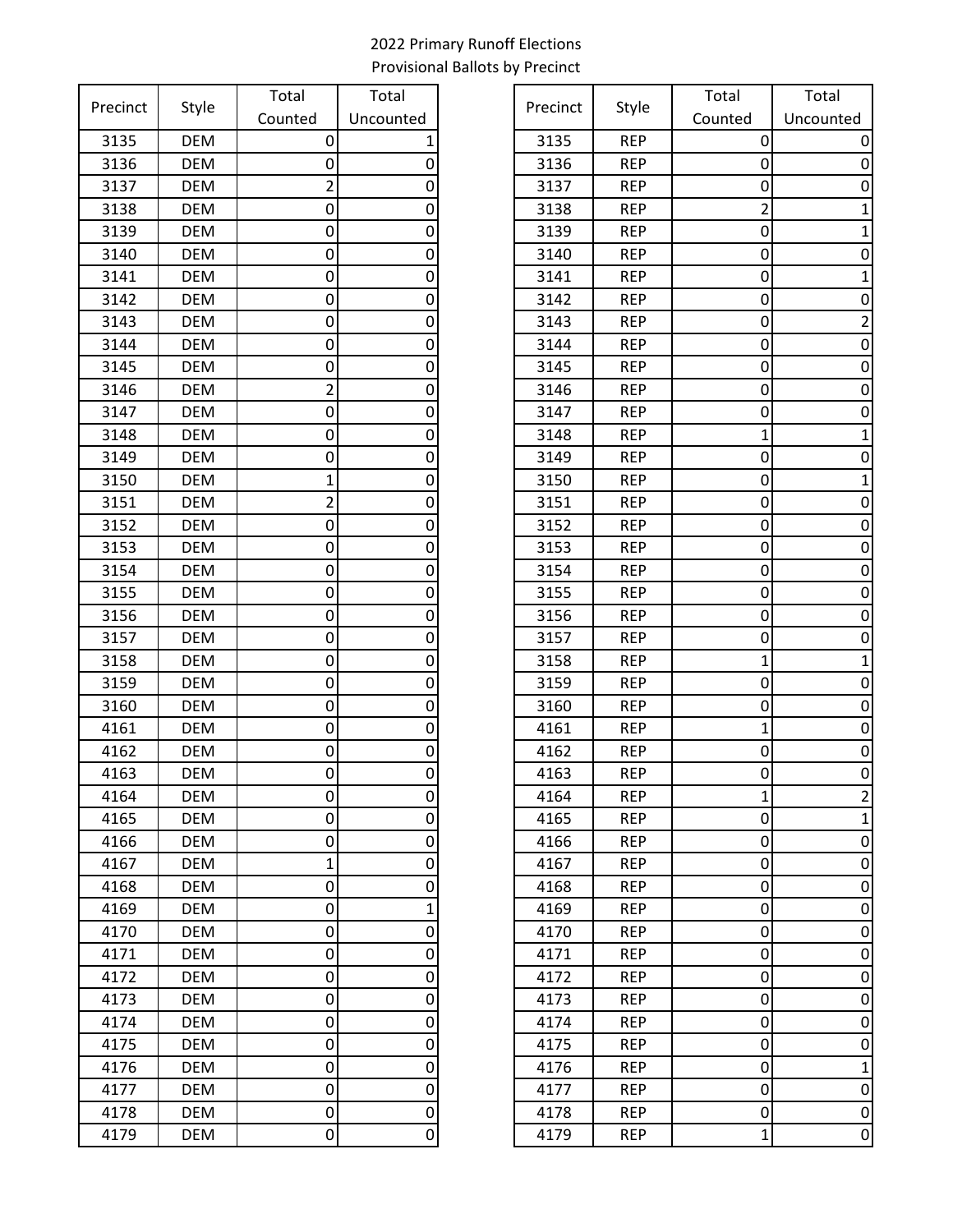| Precinct | Style      | Total   | Total       |
|----------|------------|---------|-------------|
|          |            | Counted | Uncounted   |
| 4180     | <b>DEM</b> | 0       | 0           |
| 4181     | <b>DEM</b> | 1       | 0           |
| 4182     | <b>DEM</b> | 0       | 0           |
| 4183     | <b>DEM</b> | 0       | 0           |
| 4184     | <b>DEM</b> | 0       | 0           |
| 4185     | <b>DEM</b> | 0       | 0           |
| 4186     | <b>DEM</b> | 0       | 0           |
| 4187     | <b>DEM</b> | 0       | 0           |
| 4188     | <b>DEM</b> | 0       | 0           |
| 4189     | <b>DEM</b> | 0       | 0           |
| 4190     | <b>DEM</b> | 0       | 0           |
| 4191     | <b>DEM</b> | 0       | 0           |
| 4192     | <b>DEM</b> | 0       | 0           |
| 4193     | <b>DEM</b> | 0       | 0           |
| 4194     | <b>DEM</b> | 0       | 0           |
| 4195     | <b>DEM</b> | 0       | 0           |
| 4196     | <b>DEM</b> | 0       | 0           |
| 4197     | <b>DEM</b> | 0       | 0           |
| 4198     | <b>DEM</b> | 0       | 0           |
| 4199     | <b>DEM</b> | 0       | 0           |
| 4200     | <b>DEM</b> | 0       | 0           |
| 4201     | <b>DEM</b> | 0       | 0           |
| 4202     | <b>DEM</b> | 1       | 0           |
| 4203     | <b>DEM</b> | 0       | 0           |
| 4204     | <b>DEM</b> | 0       | 0           |
| 4205     | <b>DEM</b> | 0       | $\mathbf 1$ |
| 4206     | <b>DEM</b> | 0       | 0           |
| 4207     | <b>DEM</b> | 0       | 0           |
| 4208     | <b>DEM</b> | 0       | 0           |
| 4209     | <b>DEM</b> | 0       | 0           |
| 4210     | <b>DEM</b> | 0       | 0           |
| 4211     | <b>DEM</b> | 0       | 0           |
| 4212     | <b>DEM</b> | 0       | 0           |
| 4213     | <b>DEM</b> | 0       | 0           |
| 4214     | <b>DEM</b> | 0       | 0           |
| 4215     | <b>DEM</b> | 0       | 0           |
| 4216     | <b>DEM</b> | 0       | 0           |
| 4217     | <b>DEM</b> | 0       | $\mathbf 1$ |
| 4218     | <b>DEM</b> | 0       | 0           |
| 4219     | <b>DEM</b> | 0       | 0           |
| 4220     | <b>DEM</b> | 0       | 0           |
| 4221     | <b>DEM</b> | 0       | 0           |
| 4222     | <b>DEM</b> | 0       | 0           |
| 4223     | <b>DEM</b> | 0       | 0           |
| 4224     | DEM        | 0       | 0           |

| recinct |            | Total   | Total     | Precinct |            | Total   | Total          |
|---------|------------|---------|-----------|----------|------------|---------|----------------|
|         | Style      | Counted | Uncounted |          | Style      | Counted | Uncounted      |
| 4180    | <b>DEM</b> | 0       |           | 4180     | <b>REP</b> | 0       |                |
| 4181    | DEM        |         |           | 4181     | <b>REP</b> | 0       |                |
| 4182    | <b>DEM</b> | 0       |           | 4182     | <b>REP</b> | 0       | O              |
| 4183    | <b>DEM</b> | 0       |           | 4183     | <b>REP</b> | 0       |                |
| 4184    | <b>DEM</b> | 0       |           | 4184     | <b>REP</b> | 0       | O              |
| 4185    | <b>DEM</b> | 0       |           | 4185     | <b>REP</b> | 0       | 0              |
| 4186    | <b>DEM</b> | 0       | 0         | 4186     | <b>REP</b> | 2       | 0              |
| 4187    | <b>DEM</b> | 0       | 0         | 4187     | <b>REP</b> | 0       | 0              |
| 4188    | <b>DEM</b> | 0       |           | 4188     | <b>REP</b> | 0       | 0              |
| 4189    | <b>DEM</b> | 0       |           | 4189     | <b>REP</b> | 0       | 0              |
| 4190    | <b>DEM</b> | 0       |           | 4190     | <b>REP</b> | 0       | 0              |
| 4191    | <b>DEM</b> | 0       |           | 4191     | <b>REP</b> | 0       | 0              |
| 4192    | <b>DEM</b> | 0       |           | 4192     | <b>REP</b> | 0       | 0              |
| 4193    | DEM        | 0       | O         | 4193     | <b>REP</b> | 0       |                |
| 4194    | <b>DEM</b> | 0       | O         | 4194     | <b>REP</b> | 0       | 0              |
| 4195    | <b>DEM</b> | 0       |           | 4195     | <b>REP</b> | 0       | 0              |
| 4196    | <b>DEM</b> | 0       |           | 4196     | <b>REP</b> | 0       | 0              |
| 4197    | <b>DEM</b> | 0       |           | 4197     | <b>REP</b> | 0       | 0              |
| 4198    | <b>DEM</b> | 0       |           | 4198     | <b>REP</b> | 1       | 0              |
| 4199    | <b>DEM</b> | 0       | 0         | 4199     | <b>REP</b> | 0       | 0              |
| 4200    | DEM        | 0       |           | 4200     | <b>REP</b> | 0       | 0              |
| 4201    | <b>DEM</b> | 0       | O         | 4201     | <b>REP</b> | 1       | 0              |
| 4202    | <b>DEM</b> | 1       |           | 4202     | <b>REP</b> | 0       |                |
| 4203    | <b>DEM</b> | 0       |           | 4203     | <b>REP</b> | 0       | O              |
| 4204    | <b>DEM</b> | 0       |           | 4204     | <b>REP</b> | 0       |                |
| 4205    | <b>DEM</b> | 0       |           | 4205     | <b>REP</b> | 3       | 0              |
| 4206    | <b>DEM</b> | 0       | 0         | 4206     | <b>REP</b> | 0       | 0              |
| 4207    | <b>DEM</b> | 0       |           | 4207     | <b>REP</b> | 0       | 0              |
| 4208    | <b>DEM</b> | 0       | 0         | 4208     | <b>REP</b> | 0       | 0              |
| 4209    | <b>DEM</b> | 0       | 0         | 4209     | <b>REP</b> | 0       | 0              |
| 4210    | <b>DEM</b> | 0       |           | 4210     | <b>REP</b> | 0       | 0              |
| 4211    | DEM        | 0       | 0         | 4211     | <b>REP</b> | 1       | 0              |
| 4212    | DEM        | 0       | 0         | 4212     | <b>REP</b> | 0       | 0              |
| 4213    | <b>DEM</b> | 0       | 0         | 4213     | <b>REP</b> | 0       | 0              |
| 4214    | <b>DEM</b> | 0       | 0         | 4214     | <b>REP</b> | 0       | 0              |
| 4215    | <b>DEM</b> | 0       | 0         | 4215     | <b>REP</b> | 0       | 0              |
| 4216    | <b>DEM</b> | 0       |           | 4216     | <b>REP</b> | 0       | 0              |
| 4217    | <b>DEM</b> | 0       |           | 4217     | <b>REP</b> | 0       | 0              |
| 4218    | DEM        | 0       | 0         | 4218     | <b>REP</b> | 0       | 0              |
| 4219    | <b>DEM</b> | 0       | 0         | 4219     | <b>REP</b> | 0       | 0              |
| 4220    | <b>DEM</b> | 0       | 0         | 4220     | <b>REP</b> | 0       | 0              |
| 4221    | <b>DEM</b> | 0       |           | 4221     | <b>REP</b> | 0       | 0              |
| 4222    | <b>DEM</b> | 0       | 0         | 4222     | <b>REP</b> | 0       | 1              |
| 4223    | <b>DEM</b> | 0       | 0         | 4223     | <b>REP</b> | 0       | 0              |
| 4224    | DEM        | 0       | 0         | 4224     | <b>REP</b> | 0       | $\overline{0}$ |